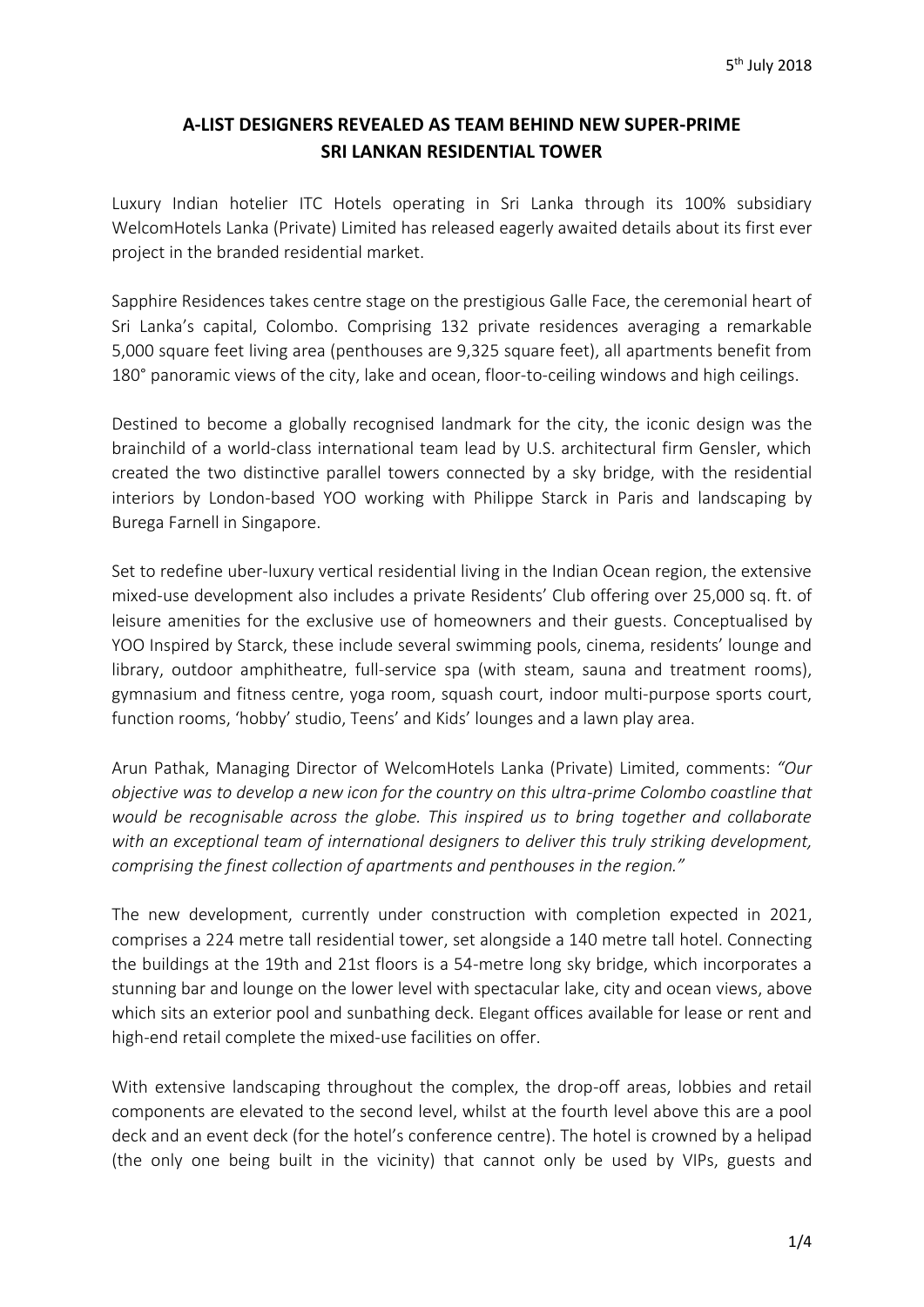residents, but also to meet medical and other emergencies and evacuation needs in the area. The helipad facility in the prime business district serves to upgrade Colombo's urban infrastructure on the lines of what is available in premier cities across the world.

The development is symbolic of a modern Sri Lanka which remains true to its roots. Accordingly the ITC One hotel and Sapphire Residences are modern skyscrapers with a futuristic illuminated exterior wrapping around each tower while the interiors draw inspiration from the rich architectural history of Sri Lanka and incorporate elements of local architecture and vernacular practices.

Situated between Beira Lake and the Galle Face Ocean front, Gensler has thoughtfully designed each tower using an innovative triangular plan to maximise the uninterrupted views from each apartment across the Indian Ocean and the city. Engineered with no external supporting walls, uninterrupted light flows into every residence, accentuated by almost 4 metre floor to ceiling heights (c.5 metres in the penthouses). Well-engineered blackout blinds ensure a good night's sleep.

The spectacular apartment interiors are by YOO inspired by Starck. Responsible for numerous interior design projects around the world, visionary creator Philippe Starck has drawn inspiration from the island culture and the serendipitous nature of Sri Lanka for his work at Sapphire Residences. There are four interior design styles available, giving residents the opportunity to choose a distinctive theme to suit their individual lifestyles:

- *Nature*: Airy rooms with white oak floors and light fabrics. Sun-filled spaces shaped by organic materials, as well as soft and textured finishes designed to instil a sense of freedom, health and freshness in your living experience.
- *Culture*: Spaces designed to socialise and engage with family and friends. Culture has a richer and darker material palette, eclectic mixture of furniture representing the different cultures of the world designed to instil a sense of cool vibrancy and happening in your living experience.
- *Minimal*: Pure and simple layouts to enhance space and light, creating a quiet and calm ambience designed to instil a light, calm and tranquillity in your living experience.
- *Classical*: Interiors that are refined, sleek, with strong colour ways and dark wood finishes. It reflects the natural elements and textures from nature designed to instil a sense of finesse and sophistication in your living experience.

Discussing his work as Yoo Inspired by Starck for Sapphire Residences, his first project in Sri Lanka, Philippe Starck said: "*Yoo projects, and Sapphire Residences in particular, are about You*. *I wanted to create a place that draws people together, that makes them laugh, make them more in love, more sparkling, more intelligent. I wanted to create fertile surprises to awake people, to create conversations, to create interactions. A place where Us humans are at its heart.* "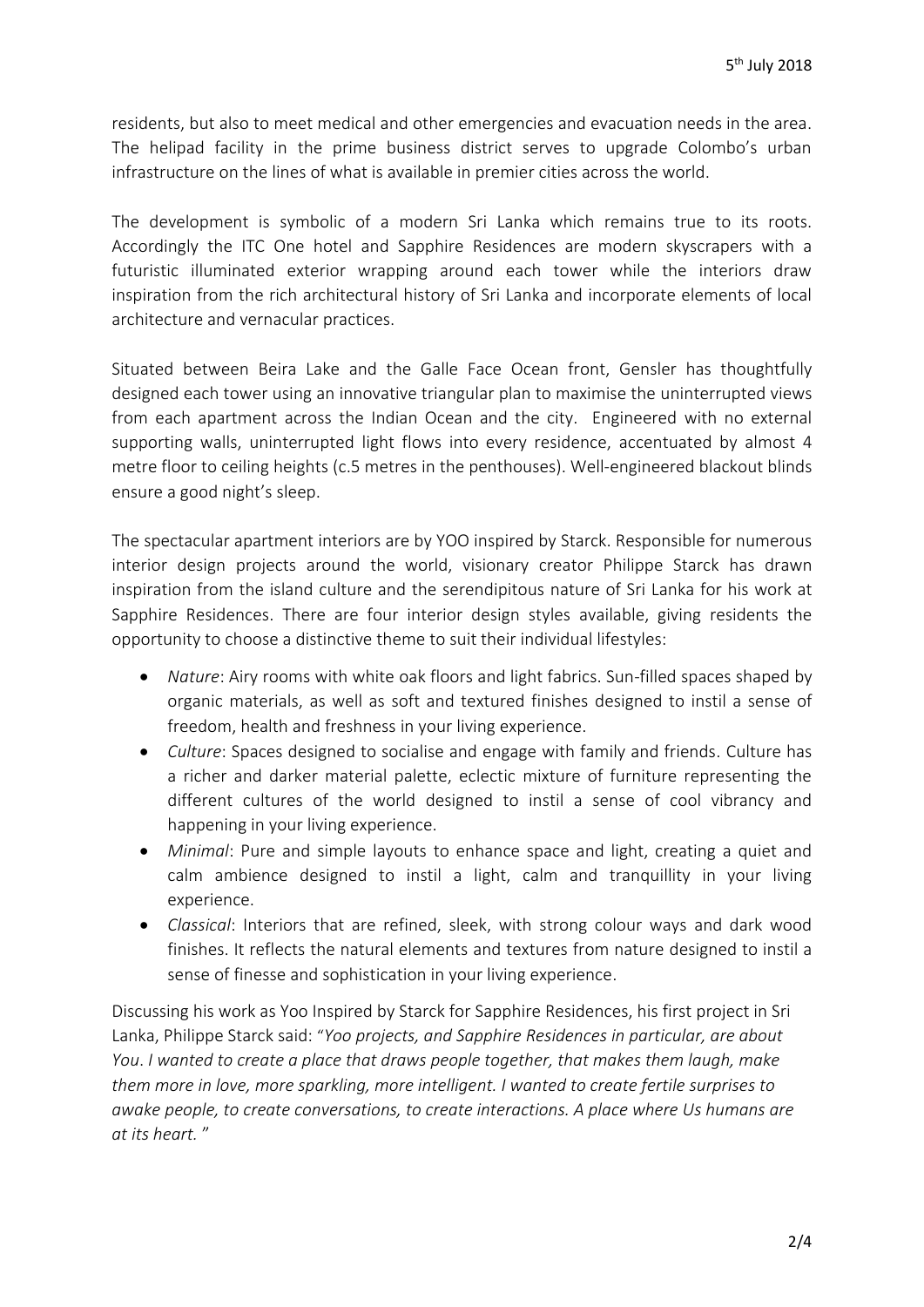Each apartment will be pre-wired to enable the fitting of Home Automation Systems, bringing a state of the art 'internet of things' (IOT) experience to a sublime environment and placing control at its occupants' fingertips. Serviced from a dedicated central control panel in each residence, the system can also be controlled and managed from a tablet or mobile phone and is designed to standards that allow it to evolve in line with technological advances in future. Voice recognition equipment can be integrated with the room controls and AV systems, allowing a superlative digitally controlled home automation experience.

One of India's leading luxury hotel brands, ITC Hotels has developed and operates more than 100 hotels in over 70 destinations across the country. The ITC One hotel and adjacent Sapphire Residences is the company's first development in the burgeoning Sri Lankan market through its 100% subsidiary WelcomHotels Lanka (Private) Limited. The company's commitment to planet positive luxury experiences guarantees an outstanding luxury residential development with 5-star hospitality services created around its unwavering principles of '*Responsible Luxury'* and *'Enduring Value*'. In line with this ethos, Sapphire Residences has already achieved the prestigious and globally respected pre-certification rating for LEED® BD+C (Core and Shell Development) at the highest Platinum level.

Priced from around US\$1.4 million, the residences are scheduled to launch onto the market in Q4 2018 with Sotheby's International Realty.

The Sapphire Residences Experience Centre at 21, Galle Face Centre Road, Colombo 1 opens this month.

For further information visit [www.sapphireresidences.lk.](http://www.sapphireresidences.lk/)

**-Ends-**

**For further press information please contact Adam Foster or Holly Cleave at Spider PR Tel: +44 (0)20 7403 6900** 

**email: [adam.foster@wearespider.com](mailto:adam.foster@wearespider.com)**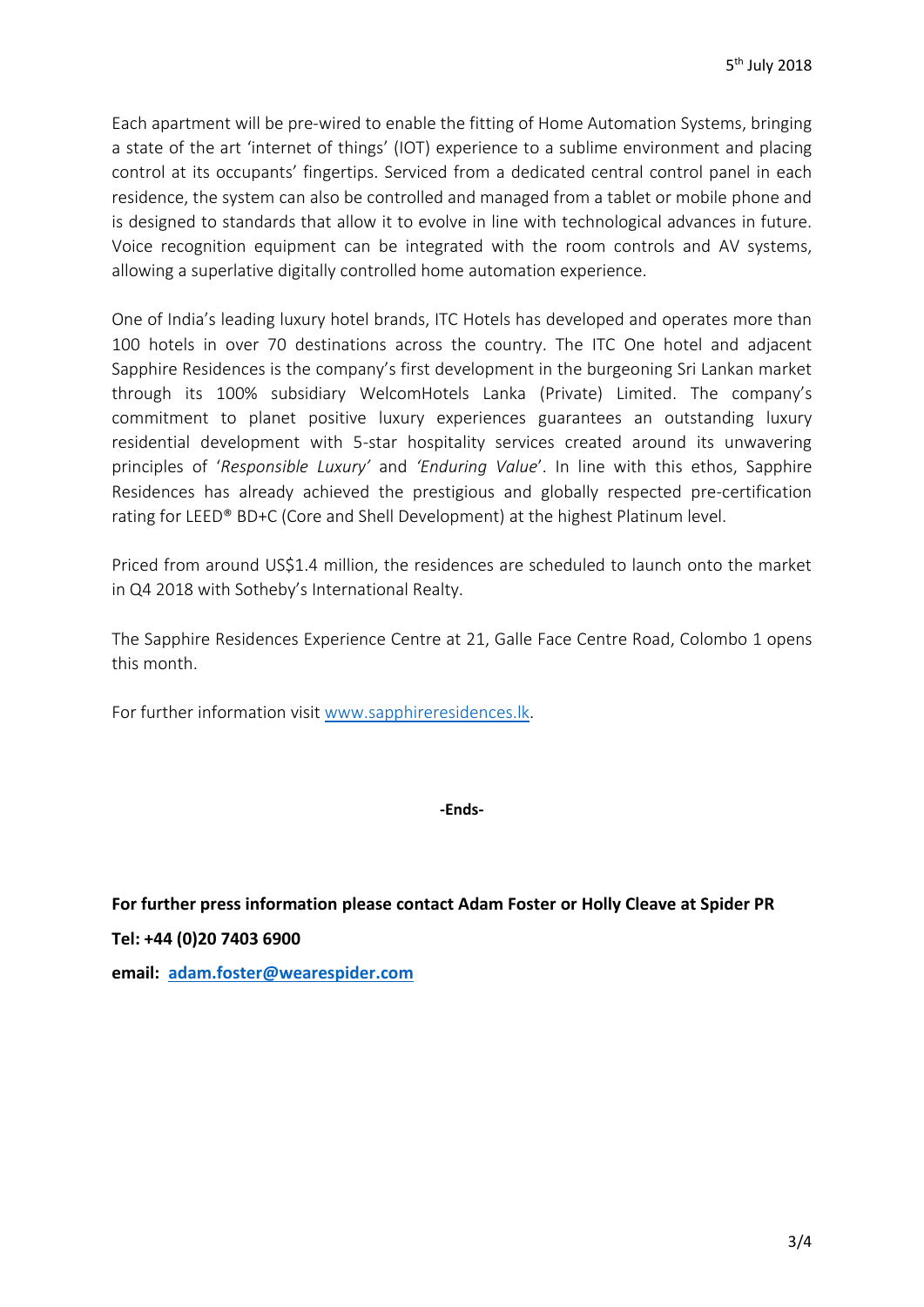# **Notes to Editors**

# **About ITC Hotels**

With the enduring Namaste as the symbol of its brand experience, ITC Hotels is one of India's largest luxury hotel chains offering comprehensive hospitality solutions through more than 100 hotels in over 70 destinations in the country. ITC's hotel group operates under four distinct brands; **'ITC Hotel'** at the Luxury end, **'WelcomHotel'** in the 5 star segment, **'Fortune'** in the mid-market to upscale segment and **'WelcomHeritage'** in the heritage leisure segment. Integrating India's fine tradition of hospitality with globally benchmarked services, each ITC Hotel in the collection of hotels is an archetype of the culture and ethos of each destination. With **'Responsible Luxury'** as its guiding premise, ITC's luxury hotels combine grandeur with intimacy to operate according to the highest principles of environmental stewardship. Each ITC luxury hotel is certified with a \*LEED® Platinum rating for its endeavours towards green building, using processes that are environmentally responsible and resource-efficient. The brand features opulent accommodations, state-of-the-art business facilities, renowned signature cuisine and award-winning wellness experiences.

*\*LEED® - Leadership in Energy and Environmental Design*

## **About ITC Limited**

ITC is one of India's foremost private sector companies and a diversified conglomerate with interests in Fast Moving Consumer Goods, Hotels, Paperboards and Packaging, Agri Business and Information Technology. With a market capitalisation of more than US\$ 50 billion and Gross Sales Value of over US\$ 10 billion, ITC has been ranked amongst the top 10 'sustainable value creators' in the consumer goods segment globally by the Boston Consulting Group (BCG). An exemplar in Sustainability, ITC is the only company in the world to be carbon positive, water positive and solid waste recycling positive, for more than a decade now, with its businesses and value chains supporting around 6 million sustainable livelihoods. ITC Chairman Mr Y C Deveshwar was ranked the 7th Best Performing CEO in the world by the Harvard Business Review. In 2014, ITC was ranked as India's most admired company by Fortune India magazine in association with Hay Group.

### **Gensler**

Gensler is widely recognized as the world's leading collaborative design firm, not just the largest. The company ranks high among the world's leading architectural firms as an industry pioneer and visionary that has designed and delivered hundreds of major developments across the globe. Their extensive experience and expertise has ensured that Sapphire Residences and the neighbouring hotel are set to become a landmark design icon on the world stage; aesthetically superior, technologically advanced and visually striking.

### **Yoo Inspired by Starck**

YOO is a pioneering vision for living and the result of a partnership between property entrepreneur John Hitchcox and the ubiquitous designer, Philippe Starck. Since 1999, YOO has worked with international developers, designing landmark residential and hotel projects throughout Asia, Australia, Europe, Africa, North and South America and the Middle East.

### **Sotheby's International Realty**

With its heritage and experience in dealing with the finer things of life, for centuries Sotheby's has been internationally recognised as the epitome of connoisseurship, authenticity and discretion. The Sotheby's International Realty brand unites connoisseurs of life with their aspirations, through a